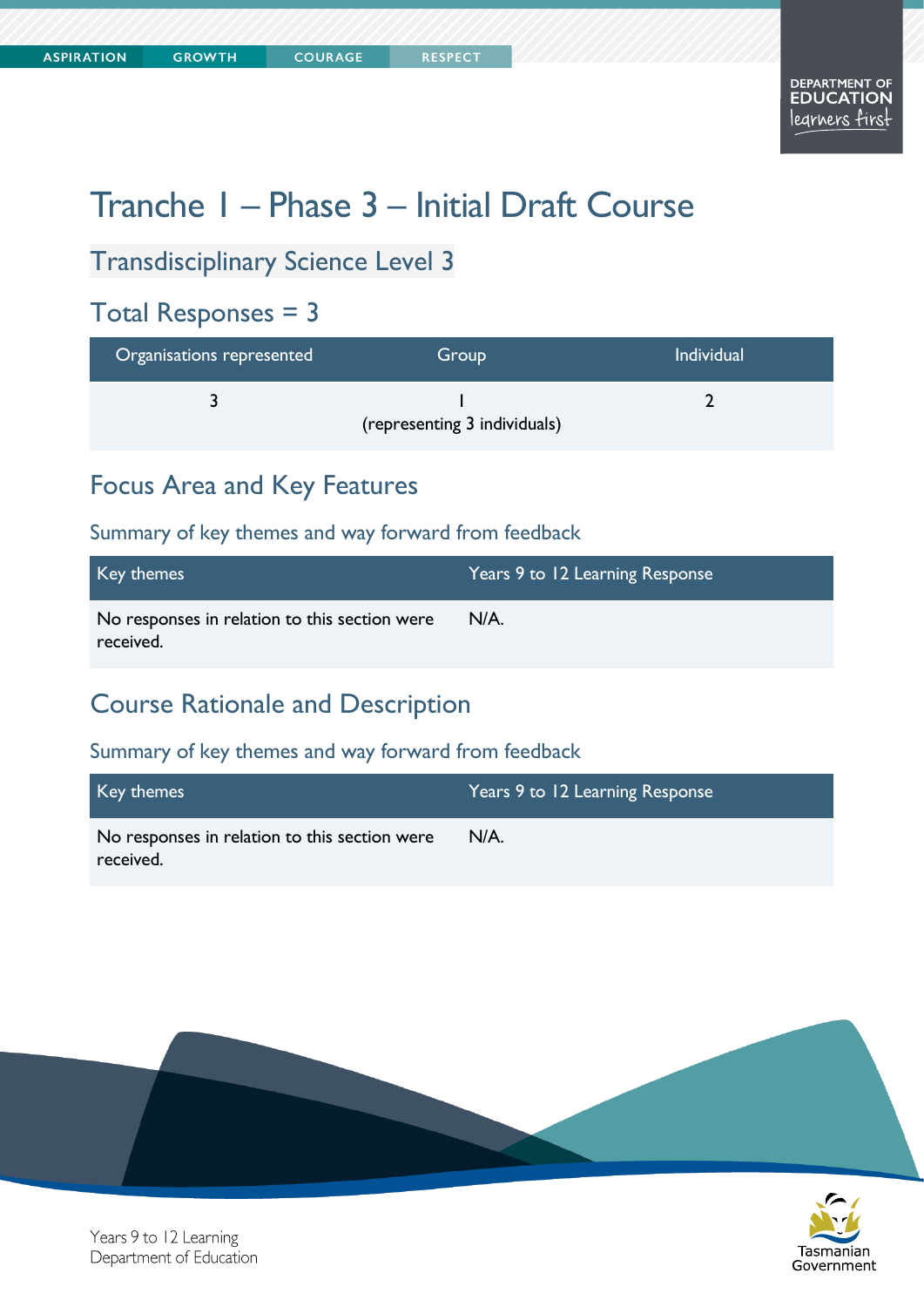# Integration of General Capabilities

### Summary of key themes and way forward from feedback

| Key themes                                                 | Years 9 to 12 Learning Response |
|------------------------------------------------------------|---------------------------------|
| No responses in relation to this section were<br>received. | $N/A$ .                         |

# Pathways

### Summary of key themes and way forward from feedback

| Key themes                                                   | Years 9 to 12 Learning Response |
|--------------------------------------------------------------|---------------------------------|
| Some specific advice to assist with clarity was<br>received. | This advice will be considered. |

### Course Requirements

### Summary of key themes and way forward from feedback

| Key themes                                                 | Years 9 to 12 Learning Response |
|------------------------------------------------------------|---------------------------------|
| No responses in relation to this section were<br>received. | $N/A$ .                         |

### Course Structure, Delivery and Progression

| Key themes                                    | Years 9 to 12 Learning Response |
|-----------------------------------------------|---------------------------------|
| No responses in relation to this section were | N/A.                            |
| received.                                     |                                 |



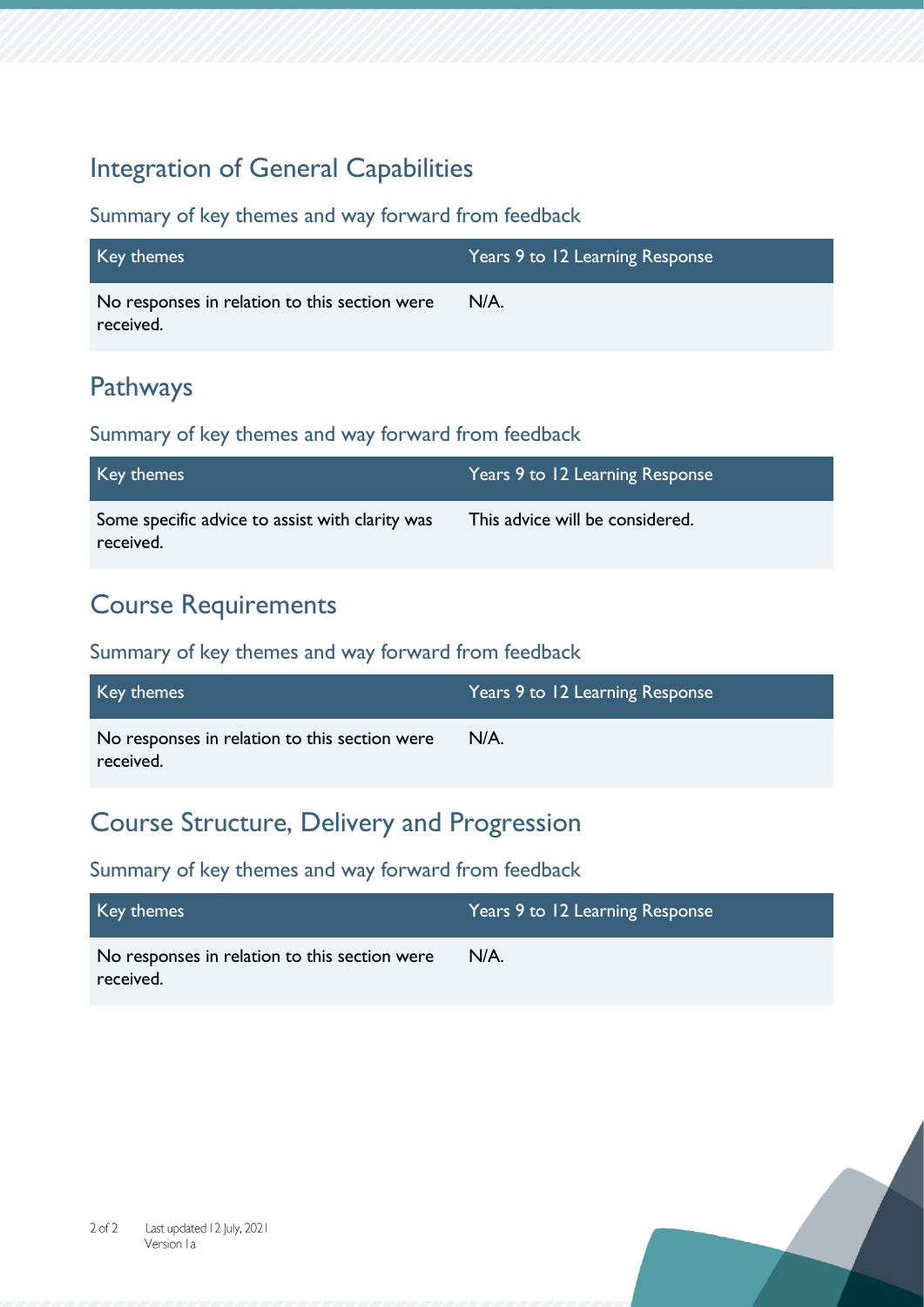# Module Content

### Summary of key themes and way forward from feedback

| Key themes                                                                                          | Years 9 to 12 Learning Response                                                                                                                           |
|-----------------------------------------------------------------------------------------------------|-----------------------------------------------------------------------------------------------------------------------------------------------------------|
| The difficulty of the content was questioned,<br>particularly in relation to literacy requirements. | The content will be reviewed to ensure the<br>level of learning is appropriate.<br>Support will be provided before the proposed<br>course is implemented. |
| The brevity and repetition within the Module<br>Content was a universal theme.                      | The Module Content will be reviewed to<br>address this within the constraints of the<br>Course Document.                                                  |
| Some specific advice about the Module Content<br>was received.                                      | All specific advice will be considered for the<br>final draft of the Course Document.                                                                     |

# Criteria and Standards

### Summary of key themes and way forward from feedback

| Key themes                                                                            | Years 9 to 12 Learning Response                                                   |
|---------------------------------------------------------------------------------------|-----------------------------------------------------------------------------------|
| Some specific advice about the Criteria and<br>Standards was received, in particular: | All this advice will be considered for the final<br>draft of the Course Document. |
| • The accessibility of Criteria and Standards as<br>they are currently worded.        |                                                                                   |
| • Some standard elements appearing to be<br>missing or unclear.                       |                                                                                   |
|                                                                                       |                                                                                   |

# Appendix 1 - Line of Sight

| Key themes                                                            | Years 9 to 12 Learning Response |
|-----------------------------------------------------------------------|---------------------------------|
| Line of Sight advice centred on clarifying<br>Criteria and Standards. | This has been addressed above.  |